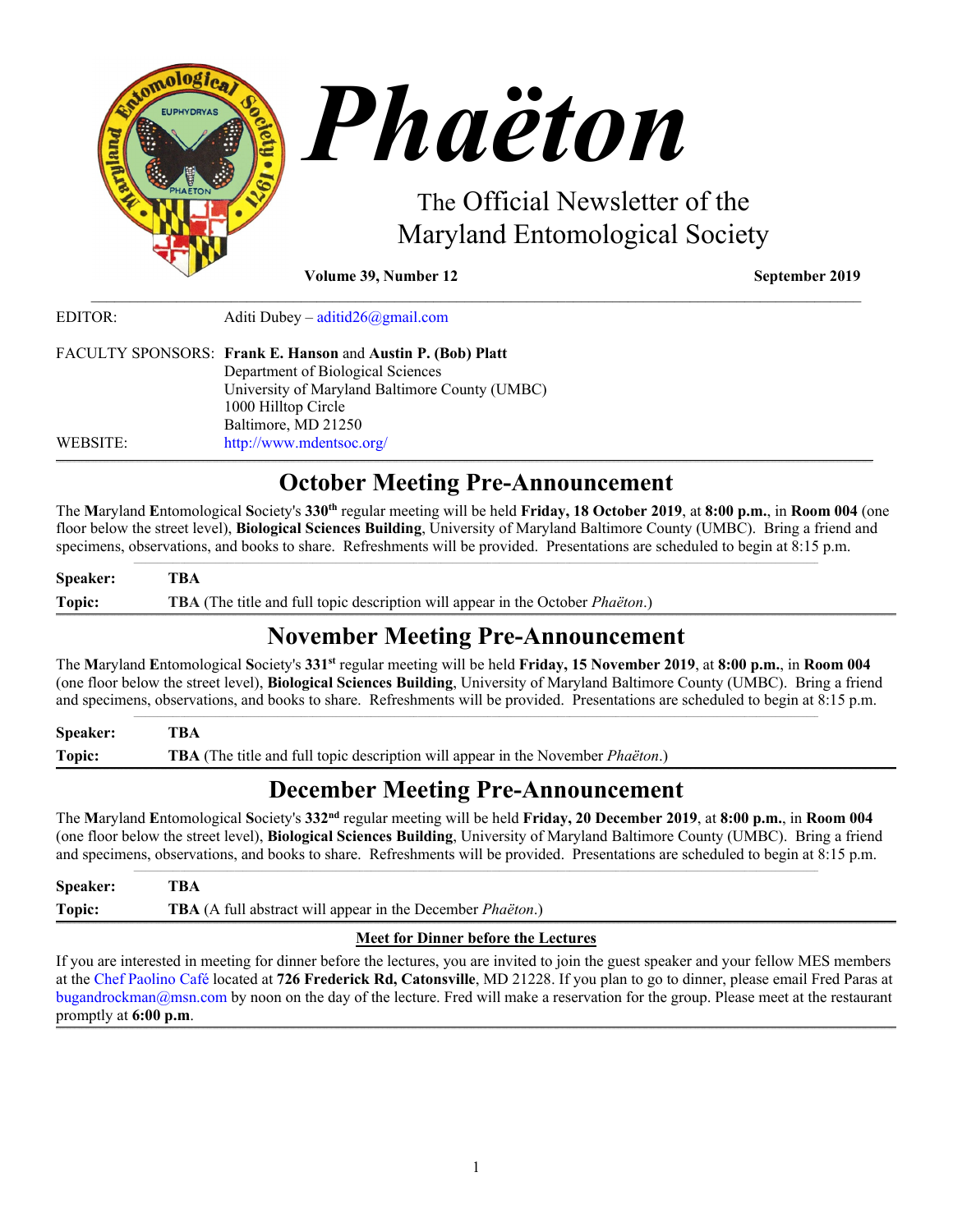#### **\_\_\_\_\_\_\_\_\_\_\_\_\_\_\_\_\_\_\_\_\_\_\_\_\_\_\_\_\_\_\_\_\_\_\_\_\_\_\_\_\_\_\_\_\_\_\_\_\_\_\_\_\_\_\_\_\_\_\_\_\_\_\_\_\_\_\_\_\_\_\_\_\_\_\_\_\_\_\_\_\_\_\_\_\_\_\_\_\_\_\_\_\_\_\_\_\_\_\_\_\_\_\_\_\_\_\_\_\_\_\_\_\_\_\_\_\_\_\_\_\_\_\_\_\_\_\_\_\_\_\_\_\_\_\_\_\_\_\_\_\_\_\_\_\_\_\_\_\_\_\_\_\_\_\_\_\_\_\_\_\_\_\_\_\_\_\_\_ 2019 ALL BUGS GOOD AND BAD WEBINAR SERIES**

This webinar series discusses troublesome insects such as invasive ants, landscape, vegetable and household pests, as well as beneficial insects such as native pollinators. Webinars are held on the first Friday of every month at 2PM EST.

## **Fri, 4 October; 2:00 p.m.**

Topic: Scale insects on ornamental plants Speaker: Dr. Jeremy Pickens, Alabama Extension

#### **Fri, 1 November; 2:00 p.m.**

Topic: Spiders commonly found in houses Speaker: Vicky Bertagnolli, Clemson Extension

Information about upcoming webinars and archives of previous recordings can be found at [https://articles.extension.org/pages/74786/2019-all-bugs-good](https://articles.extension.org/pages/74786/2019-all-bugs-good-and-bad-webinar-series)[and-bad-webinar-series](https://articles.extension.org/pages/74786/2019-all-bugs-good-and-bad-webinar-series).

#### **\_\_\_\_\_\_\_\_\_\_\_\_\_\_\_\_\_\_\_\_\_\_\_\_\_\_\_\_\_\_\_\_\_\_\_\_\_\_\_\_\_\_\_\_\_\_\_\_\_\_\_\_\_\_\_\_\_\_\_\_\_\_\_\_\_\_\_\_\_\_\_\_\_\_\_\_\_\_\_\_\_\_\_\_\_\_\_\_\_\_\_\_\_\_\_\_\_\_\_\_\_\_\_\_\_\_\_\_\_\_\_\_\_\_\_\_\_\_\_\_\_\_\_\_\_\_\_\_\_\_\_\_\_\_\_\_\_\_\_\_\_\_\_\_\_\_\_\_\_\_\_\_\_\_\_\_\_\_\_\_\_\_\_\_\_\_\_\_ NATURAL HISTORY SOCIETY OF MARYLAND UPCOMING EVENTS**

## **Fri, 18 October 2019; 7:00 p.m. – 8:30 p.m.**

The Love Bugs: Maryland Premiere Screening Over the course of 60 years, entomologists Charlie and Lois O'Brien amassed a collection of more than 1 million insects from nearly 70 countries —the largest private collection in the word valued at \$10 million. *The Love Bugs* is a light-hearted, poignant portrait of two aging but dedicated scientists that captures the tender moments, inside jokes and good-natured bickering that can only come from sharing a marriage and career for 55 years.

## **Thu, 24 October 2019; 7:00 p.m. – 9:00 p.m. NHSM Lep Club October Meeting End of Year Celebration**

Location: MD 21230 – Checkerspot Brewing Company

**2 -23 February 2020; (4 sessions)** Entomology 101

To register for events and for more information, go to [https://marylandnature.org/.](https://marylandnature.org/)

#### $\mathcal{L} = \{ \mathcal{L} = \{ \mathcal{L} = \{ \mathcal{L} = \{ \mathcal{L} = \{ \mathcal{L} = \{ \mathcal{L} = \{ \mathcal{L} = \{ \mathcal{L} = \{ \mathcal{L} = \{ \mathcal{L} = \{ \mathcal{L} = \{ \mathcal{L} = \{ \mathcal{L} = \{ \mathcal{L} = \{ \mathcal{L} = \{ \mathcal{L} = \{ \mathcal{L} = \{ \mathcal{L} = \{ \mathcal{L} = \{ \mathcal{L} = \{ \mathcal{L} = \{ \mathcal{L} = \{ \mathcal{L} = \{ \mathcal{$ **2018 MARYLAND STEM FESTIVAL**

## **11 October – 10 November 2019**

The mission of the Festival is to encourage all students regardless of background and experience to take a greater interest in STEM with the hope they will pursue a STEM related/focused career.

The MSF works for an entire year recruiting as many organizations as it can to participate in the Festival, such as libraries, museums, public and private schools, colleges, universities, government agencies and private companies.

The festival will consist of dozens of events held throughout the state. Find a complete list of event[s here.](https://marylandstemfestival.org/events/events#sort=attr.ct4.frontend_value&sortdir=desc) **\_\_\_\_\_\_\_\_\_\_\_\_\_\_\_\_\_\_\_\_\_\_\_\_\_\_\_\_\_\_\_\_\_\_\_\_\_\_\_\_\_\_\_\_\_\_\_\_\_\_\_\_\_\_\_\_\_\_\_\_\_\_\_\_\_\_\_\_\_\_\_\_\_\_\_\_\_\_\_\_\_\_\_\_\_\_\_\_\_\_\_\_\_\_\_\_\_\_\_\_\_\_\_\_\_\_\_\_\_\_\_\_\_\_\_\_\_\_\_\_\_\_\_\_\_\_\_\_\_\_\_\_\_\_\_\_\_\_\_\_\_\_\_\_\_\_\_\_\_\_\_\_\_\_\_\_\_\_\_\_\_\_\_\_\_\_\_**

## **GEORGE WASHINGTON UNIVERSITY DEPARTMENT OF BIOLOGICAL SCIENCES SEMINARS**

## **Fri, 25 October 2019, 3:00 p.m. "Natural History, Ecology and Conservation of Herbivorous Insects on Missouri Oaks"** Bob Marquis, Ph.D. (Professor, Biology Department, University of Missouri St. Louis)

#### **Fri, 8 November 2019, 3:00 p.m.**

**Film Screening: 'The Love Bugs' and a short talk by Floyd Shockley** Floyd Shockley, Ph.D. (Entomology Collections Manager, Smithsonian NMNH)

## **Fri, 18 October 2019, 12:00 p.m. "TBA"** Joseph Russell (Senior Scientist, MRIGlobal)

Biology seminars take place in 1130 Plant Sciences Building, College Park, MD. For additional information, go to:

[http://entomology.umd.edu/calendar.html.](http://entomology.umd.edu/calendar.html)

### **UNIVERSITY OF MARYLAND DEPARTMENT OF ENTOMOLOGY COLLOQUIA**

## **Fri, 4 October 2019, 12:00 p.m. "Integrating Pest and Pollinator Management for Sustainable Urban Landscapes"** Daniel A. Potter, Ph.D. (Professor, Department of

Entomology, University of Kentucky)

#### **Fri, 11 October 2019, 12:00 p.m. "TBA"**

Brian Lovett (Ph.D. candidate, St. Leger Lab, Department of Entomology, University of Maryland)

#### **Fri, 18 October 2019, 12:00 p.m. "TBA"**

Joseph Russell (Senior Scientist, MRIGlobal)

Entomology colloquia take place in 1130 Plant Sciences Building, College Park, MD. For additional information, go to: [http://entomology.umd.edu/calendar.html.](http://entomology.umd.edu/calendar.html)

## **THE COLEOPTERISTS SOCIETY'S GRADUATE STUDENT RESEARCH ENHANCEMENT AWARD**

 $\mathcal{L} = \{ \mathcal{L} = \{ \mathcal{L} = \{ \mathcal{L} = \{ \mathcal{L} = \{ \mathcal{L} = \{ \mathcal{L} = \{ \mathcal{L} = \{ \mathcal{L} = \{ \mathcal{L} = \{ \mathcal{L} = \{ \mathcal{L} = \{ \mathcal{L} = \{ \mathcal{L} = \{ \mathcal{L} = \{ \mathcal{L} = \{ \mathcal{L} = \{ \mathcal{L} = \{ \mathcal{L} = \{ \mathcal{L} = \{ \mathcal{L} = \{ \mathcal{L} = \{ \mathcal{L} = \{ \mathcal{L} = \{ \mathcal{$ 

Skevington, J.H., Locke, M.M., Young, A.D., Moran, K., Crins, W.J., and Marshall, S.A.: *Field Guide to the Flower Flies of Northeastern North America*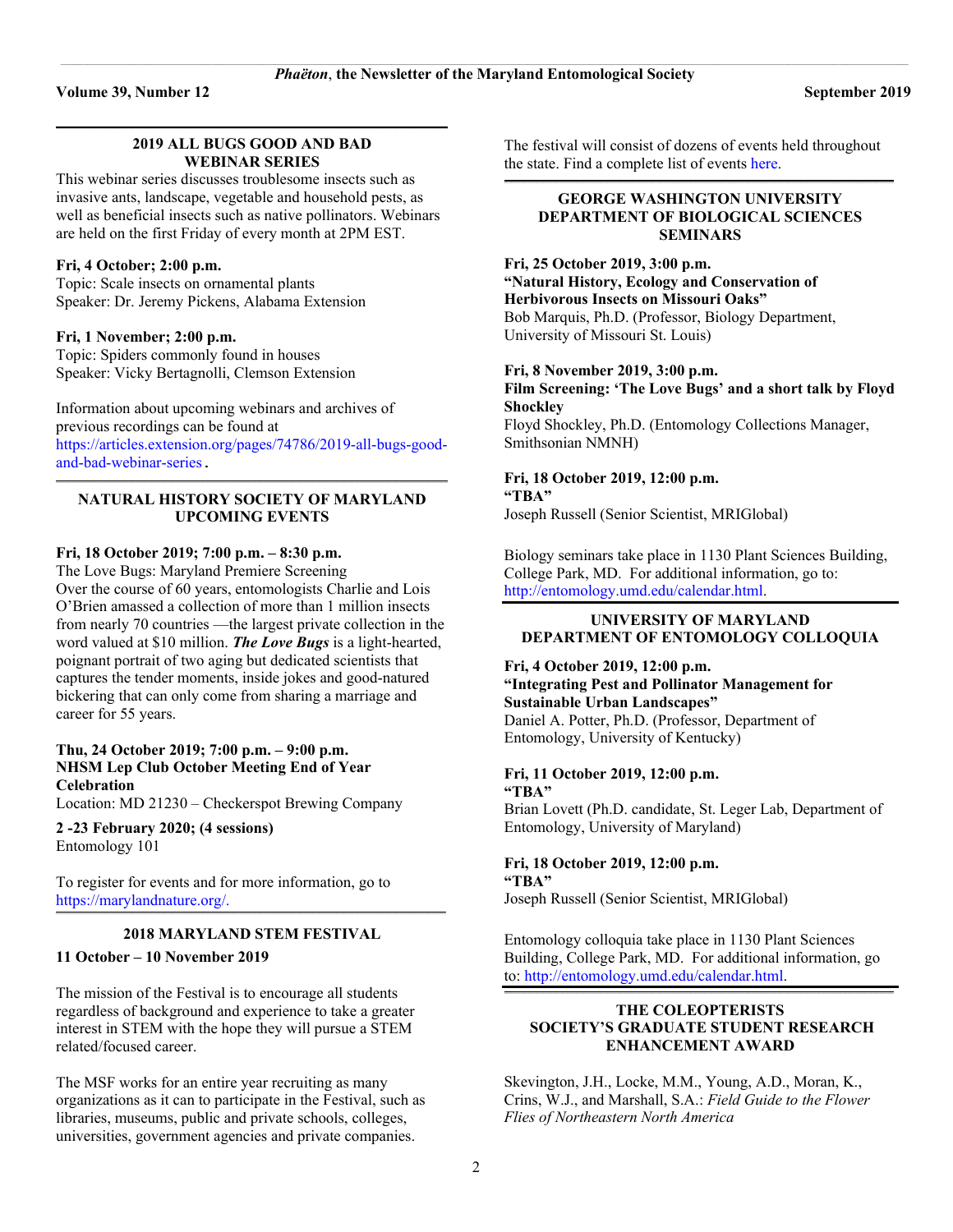The Coleopterists Society invites graduate student members to submit a proposal to the annual Graduate Student Research Enhancement Awards (GSREA).

Award Details:

1. Eligibility: Must be (1) currently enrolled as a M.Sc., Ph.D. or equivalent degree graduate student in good standing at a recognized academic institution and (2) a member in good standing of The Coleopterists Society. Eligible applicants may receive one GSREA per degree (i.e., M.Sc., Ph.D., or equivalent graduate degree).

2. Allowed Requests: Proposals will be considered for costs associated with research concerning beetles (including but not limited to: expendable materials, buying time on analytical equipment, and travel for fieldwork, offsite labwork, and to museum collections). Salary for the applicant is not allowable. The Coleopterists Society will provide award recipients with research funding only (all official/legal permissions and/or permits for travel are the responsibility of the student).

#### 3. Award(s):

A. Program Award. One award will be granted for \$5,000 for an outstanding research proposal.

The intent of this award is to fund a significant portion of the student's graduate research.

B. Improvement Award. One or more awards will be granted with a maximum of \$2,000 per award, depending on the quality and quantity of applications. The intent of these awards is to assist the completion of a specific objective of the student's graduate research.

More details and application information can be found [here.](https://www.coleopsoc.org/society-info/prizes-and-awards/graduate-student-research-enhancement-award/)

## **THE COLEOPTERISTS SOCIETY'S YOUTH INCENTIVE AWARD**

This program by the Coleopterists Society encourages middle and high school aged children to pursue a research project involving Coleoptera and pair with a professional scientist mentor. Those selected get a small budget and money for equipment from Bioquip. This program is currently soliciting mentors to identify and nurture larval coleopterists in their local communities. This year, applications are due by **November 1st**. More information about the program and the application form can be found [here.](https://www.coleopsoc.org/society-info/prizes-and-awards/youth-incentive-award/)

### **2019/2020 PROPOSED MES EVENT SCHEDULE**

Regular MES lecture/meetings are held at the University of Maryland Baltimore County (UMBC) on the 3rd Friday of each of 6 months coinciding with UMBC's academic year. Proposed events for the upcoming MES membership year are:

> Oct 18: TBA Nov 15: TBA Dec 20: TBA

Mar 20: TBA Apr 17 TBA May 15: Members' & Students' Presentations & Elections Jul: MES BugBlitz Sep: Member's Picnic

#### **OCT 2018-SEP 2019 MES MEMBERSHIP YEAR OFFICERS**

| President               | <b>Frederick Paras</b>            |
|-------------------------|-----------------------------------|
| Vice President          | Philip J. Kean                    |
| Secretary               | Janet A. Lydon                    |
| Treasurer               | Edgar A. Cohen, Jr.               |
| Historian               | (vacant)                          |
| <b>Faculty Sponsors</b> | Frank E. Hanson & Austin P. Platt |
| Journal Editor          | Eugene J. Scarpulla               |
| E-newsletter Editors    | Aditi Dubey                       |
|                         |                                   |

#### $\mathcal{L} = \{ \mathcal{L} = \{ \mathcal{L} = \{ \mathcal{L} = \{ \mathcal{L} = \{ \mathcal{L} = \{ \mathcal{L} = \{ \mathcal{L} = \{ \mathcal{L} = \{ \mathcal{L} = \{ \mathcal{L} = \{ \mathcal{L} = \{ \mathcal{L} = \{ \mathcal{L} = \{ \mathcal{L} = \{ \mathcal{L} = \{ \mathcal{L} = \{ \mathcal{L} = \{ \mathcal{L} = \{ \mathcal{L} = \{ \mathcal{L} = \{ \mathcal{L} = \{ \mathcal{L} = \{ \mathcal{L} = \{ \mathcal{$ **SUBMITTAL DEADLINES**

October 2019 issue of the *Phaëton*: Please send member news items by  $14<sup>th</sup>$  October 2019. Send e-newsletter drafts to Addie at [aditid26@gmail.com.](mailto:aditid26@gmail.com)

## **INSECT LIFE OF FLORIDA By Linda Hull**

In those days I thought their endless thrum was the great wheel that turned the days, the nights.

In the throats of hibiscus and oleander

- I'd see them clustered yellow, blue, their shells enameled hard as the sky before the rain. All that summer, my second, from city
- to city my young father drove the black coupe through humid mornings I'd wake to like fever parceled between luggage and sample goods.
- Afternoons, showers drummed the roof, my parents silent for hours. Even then I knew something of love was cruel, was distant.
- Mother leaned over the seat to me, the orchid Father'd pinned in her hair shriveled to a purple fist. A necklace of shells
- coiled her throat, moving a little as she murmured of alligators that float the rivers able to swallow a child whole, of mosquitoes

whose bite would make you sleep a thousand years.